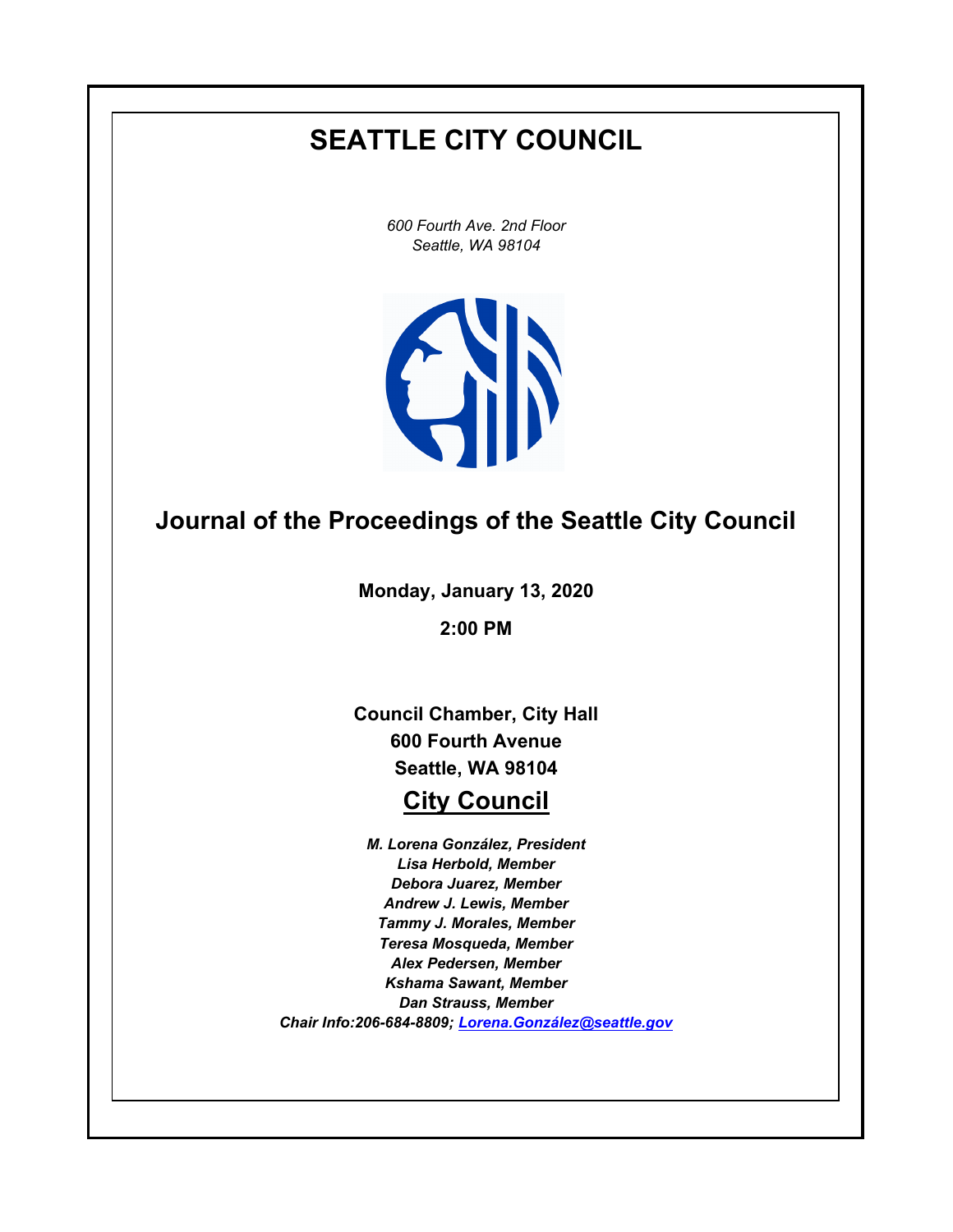## **A. CALL TO ORDER**

The City Council of The City of Seattle met in the Council Chamber in City Hall in Seattle, Washington, on January 13, 2020, pursuant to the provisions of the City Charter. The meeting was called to order at 2:03 p.m., with Council President Pro Tem Herbold presiding.

## **B. ROLL CALL**

**Present:** 7 - Herbold, Juarez, Lewis, Morales, Pedersen, Sawant, Strauss

**Excused:** 2 - González , Mosqueda

#### **C. PRESENTATIONS**

There were none.

#### **D. APPROVAL OF THE JOURNAL**

There were no Minutes presented for approval.

## **E. ADOPTION OF INTRODUCTION AND REFERRAL CALENDAR**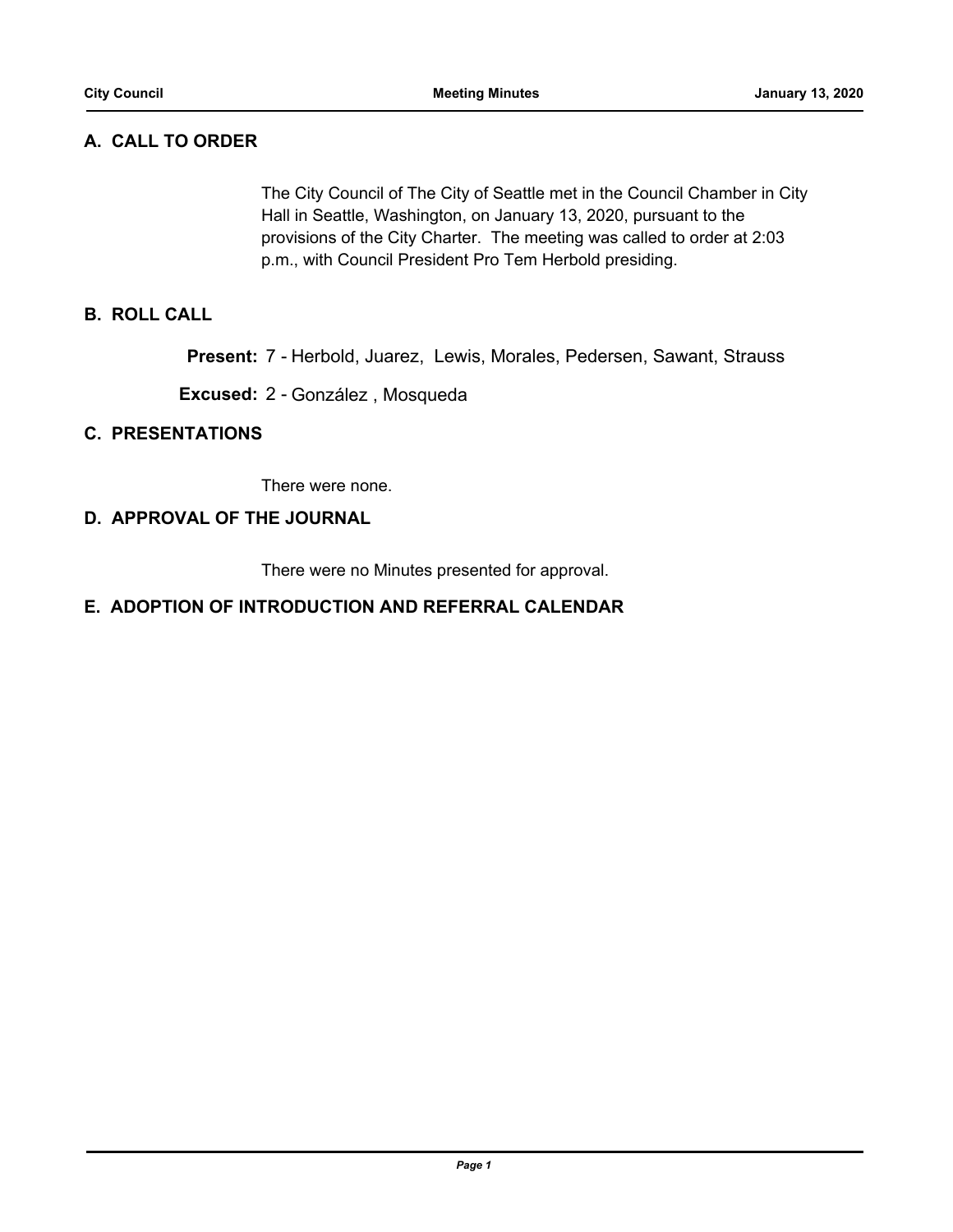## [IRC 236](http://seattle.legistar.com/gateway.aspx?m=l&id=/matter.aspx?key=9923) **January 13, 2020**

#### ACTION 1:

Motion was made and duly seconded to adopt the proposed Introduction and Referral Calendar.

#### ACTION 2:

Motion was made by Councilmember Sawant, duly seconded and carried, to amend the proposed Introduction and Referral Calendar by introducing Resolution 31926, and by referring it to the City Council for consideration on January 21, 2020.

Resolution 31926, A RESOLUTION reaffirming Seattle as a welcoming city, expressing the Seattle City Council's solidarity with Seattle's South Asian community regardless of religion and caste, and opposing India's National Register of Citizens and Citizenship Amendment Act.

#### ACTION 3:

Motion was made and duly seconded to adopt the proposed Introduction and Referral Calendar as amended.

## **The Motion carried and the Introduction & Referral Calendar (IRC) was adopted as amended by the following vote:**

**In Favor:** 7 - Herbold, Juarez, Lewis, Morales, Pedersen, Sawant, Strauss

**Opposed:** None

## **F. APPROVAL OF THE AGENDA**

Motion was made, duly seconded and carried, to adopt the proposed Agenda.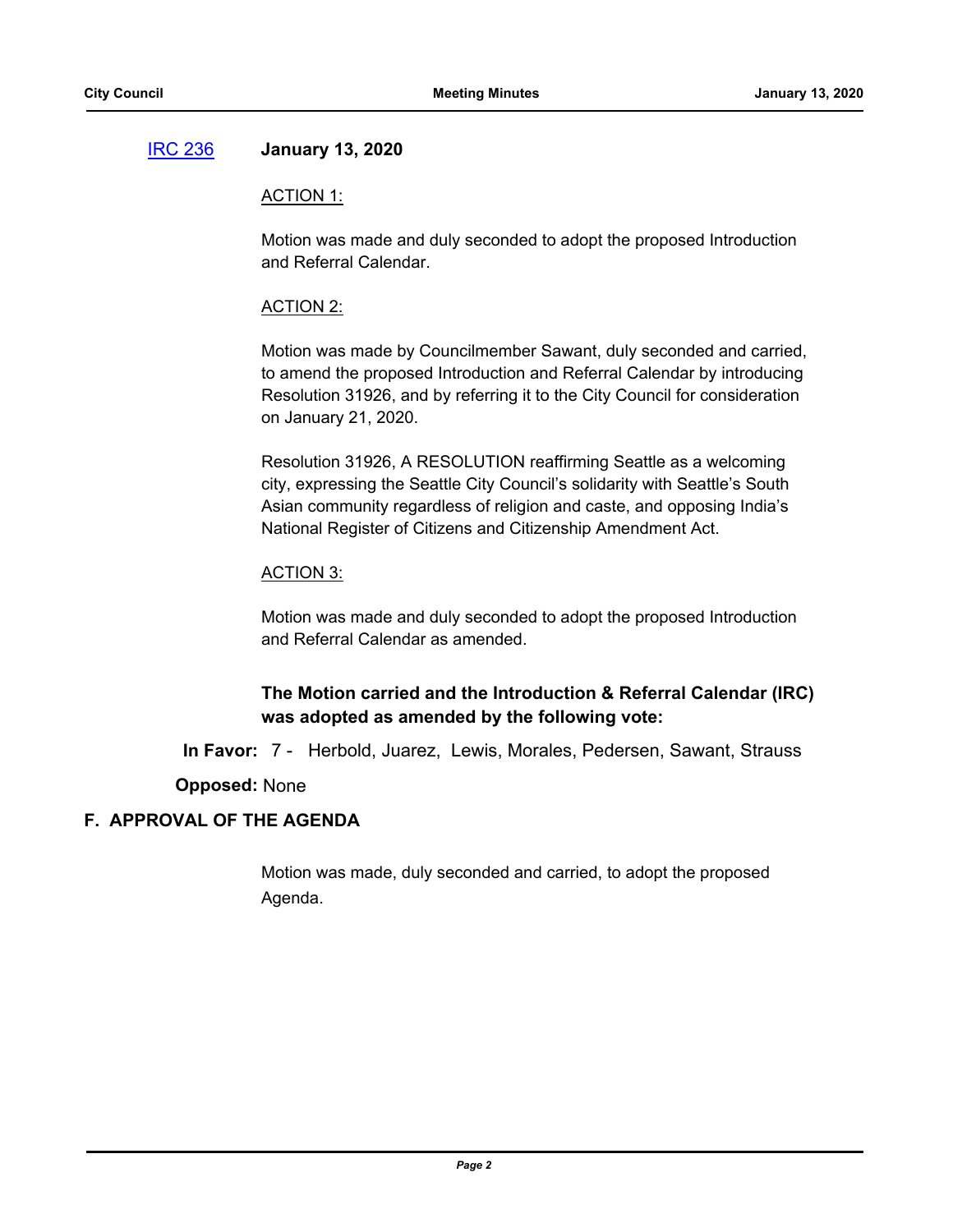#### **G. PUBLIC COMMENT**

Robert Canamar addressed the Council regarding Agenda item 1, Council Bill 119731.

Mark Taylor-Canfield addressed the Council regarding Agenda item 3, Resolution 31925.

Rebecca Laszlo addressed the Council regarding Agenda item 1, Council Bill 119731.

Dan Gilman addressed the Council regarding Agenda item 3, Resolution 31925.

Cynthia Whetsell addressed the Council regarding Agenda item 3, Resolution 31925.

David Haines addressed the Council regarding a non-Agenda item.

Javed Skander addressed the Council regarding Introduction and Referral Calendar item, Resolution 31926.

Prashant Nema addressed the Council regarding Introduction and Referral Calendar item, Resolution 31926.

Hassan Khan addressed the Council regarding Introduction and Referral Calendar item, Resolution 31926.

Ibrahm Mogal addressed the Council regarding Introduction and Referral Calendar item, Resolution 31926.

Raghav addressed the Council regarding Introduction and Referral Calendar item, Resolution 31926.

McKenna Lux addressed the Council regarding Agenda item 3, Resolution 31925.

Cindy Black addressed the Council regarding Agenda item 1, Council Bill 119731.

Ken Dammand addressed the Council regarding Agenda item 1, Council Bill 119731.

Linda Brewster addressed the Council regarding Agenda item 1, Council Bill 119731.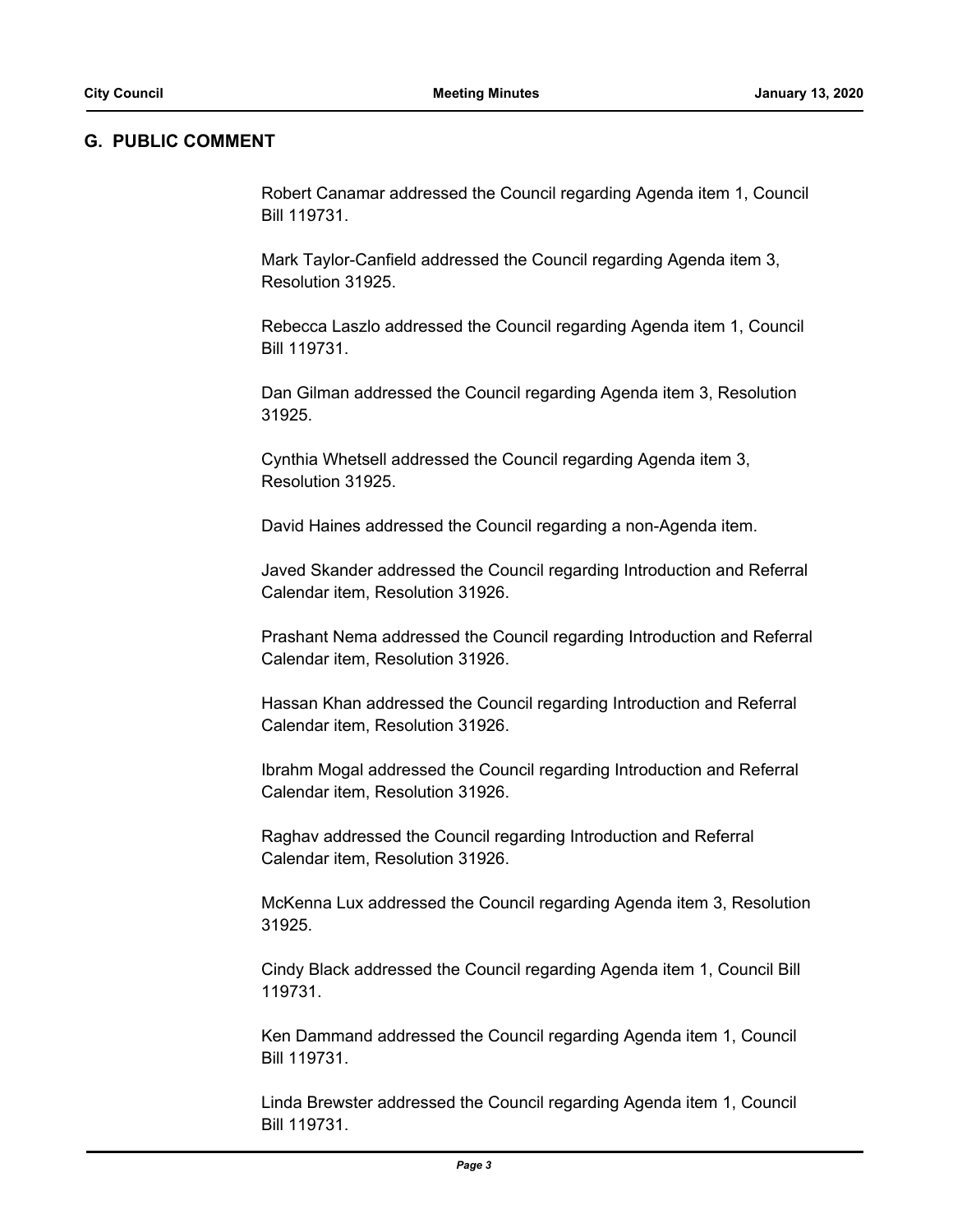Brittney Bush Bollay addressed the Council regarding Agenda item 1, Council Bill 119731.

#### **H. PAYMENT OF BILLS**

## [CB 119734](http://seattle.legistar.com/gateway.aspx?m=l&id=/matter.aspx?key=9919) **AN ORDINANCE appropriating money to pay certain audited claims for the week of December 30, 2019 through January 3, 2020 and ordering the payment thereof.**

Motion was made and duly seconded to pass Council Bill 119734.

**The Motion carried, the Council Bill (CB) was passed by the following vote, and the President signed the Bill:**

**In Favor:** 7 - Herbold, Juarez, Lewis, Morales, Pedersen, Sawant, Strauss

**Opposed:** None

#### **I. COMMITTEE REPORTS**

#### **SELECT COMMITTEE ON CAMPAIGN FINANCE REFORM:**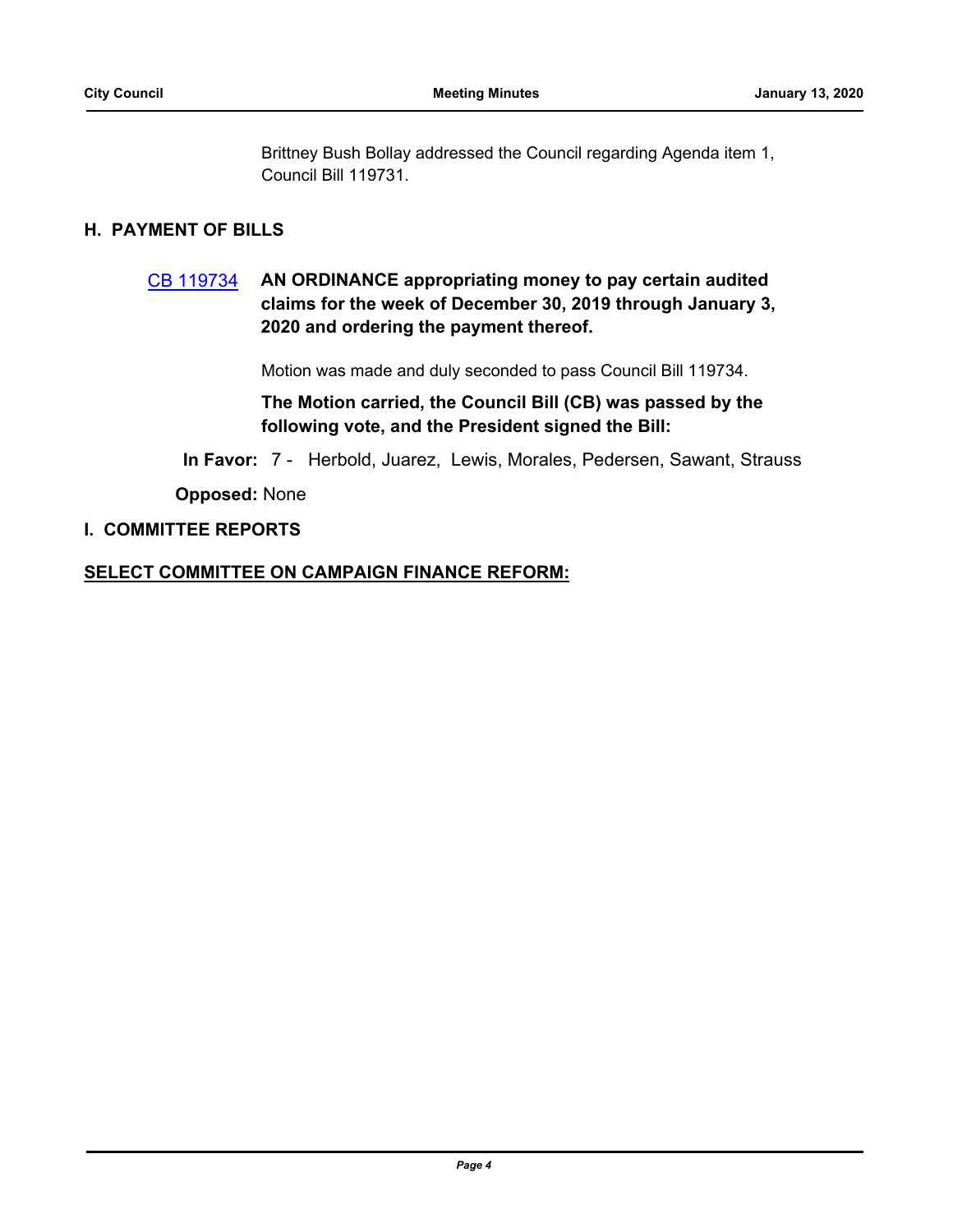**1.** [CB 119731](http://seattle.legistar.com/gateway.aspx?m=l&id=/matter.aspx?key=9899) **AN ORDINANCE related to elections; prohibiting foreign-influenced corporations from making independent expenditures or contributing to campaigns and independent expenditure committees; amending Sections 2.04.010, 2.04.260, 2.04.270, 2.04.360, and 2.04.370 of the Seattle Municipal Code (SMC); and adding a new Section 2.04.400 to the SMC.**

> **The Committee recommends that City Council pass the Council Bill (CB). In Favor: 6 - González , Herbold, Lewis, Morales, Pedersen, Strauss Opposed: None**

#### ACTION 1:

Motion was made by Councilmember Herbold, duly seconded and carried, to amend Council Bill 119731, Section 2, as shown in Attachment 1 to the Minutes.

#### ACTION 2:

Motion was made by Councilmember Herbold, duly seconded and carried, to amend Council Bill 119731, Section 7, as shown in Attachment 2 to the Minutes.

#### ACTION 3:

Motion was made and duly seconded to pass Council Bill 119731 as amended.

## **The Motion carried, the Council Bill (CB) was passed as amended by the following vote, and the President signed the Bill:**

**In Favor:** 7 - Herbold, Juarez, Lewis, Morales, Pedersen, Sawant, Strauss

**Opposed:** None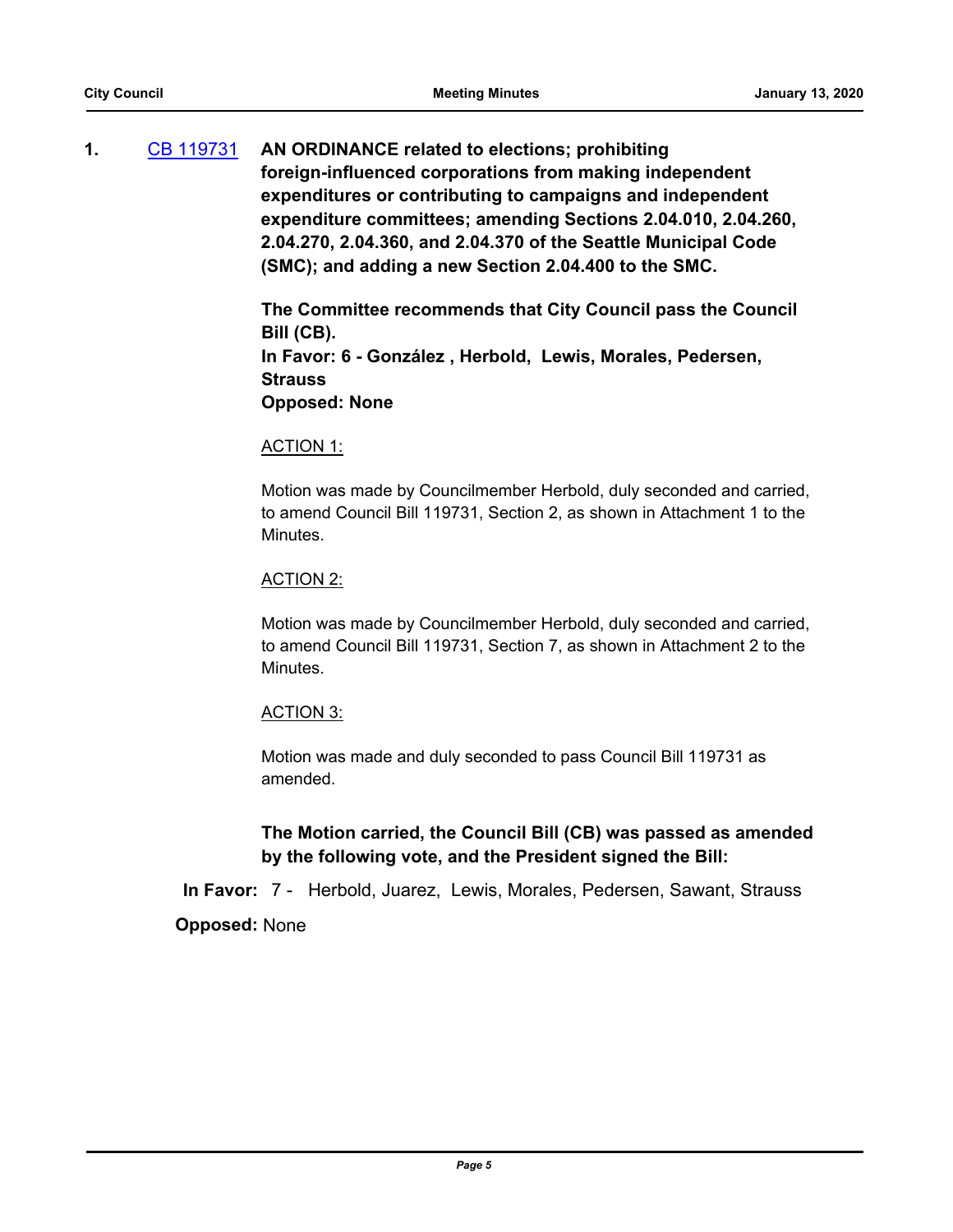**2.** [CB 119732](http://seattle.legistar.com/gateway.aspx?m=l&id=/matter.aspx?key=9900) **AN ORDINANCE related to political advertising and qualified public communications; expanding commercial advertisers' duty to maintain and provide records regarding political advertising and qualified public communications; amending Sections 2.04.010 and 2.04.280 of the Seattle Municipal Code (SMC).**

> **The Committee recommends that City Council pass the Council Bill (CB).**

**In Favor: 6 - González , Herbold, Lewis, Morales, Pedersen, Strauss**

**Opposed: None**

**The Council Bill (CB) was passed by the following vote, and the President signed the Bill:**

**In Favor:** 7 - Herbold, Juarez, Lewis, Morales, Pedersen, Sawant, Strauss

**Opposed:** None

## **J. ADOPTION OF OTHER RESOLUTIONS**

**3.** [Res 31925](http://seattle.legistar.com/gateway.aspx?m=l&id=/matter.aspx?key=9920) **A RESOLUTION affirming The City of Seattle's support for its local Iranian-American and Iranian-immigrant communities, recognizing the importance of people-to-people diplomacy at the local level, calling for a de-escalation in the conflict and damaging rhetoric between the U.S. and Iran and an end to the attacks on the democratic rights of people with Iranian heritage in Washington State and requesting the Office of Intergovernmental Relations communicate these positions to the Washington State congressional delegation.**

> Motion was made by Councilmember Sawant and duly seconded, to hold Resolution 31925, until January 21, 2020.

**The Motion carried, and the Resolution (Res) was held until January 21, 2020 by the following vote:**

**In Favor:** 7 - Herbold, Juarez, Lewis, Morales, Pedersen, Sawant, Strauss

**Opposed:** None

## **K. OTHER BUSINESS**

There was none.